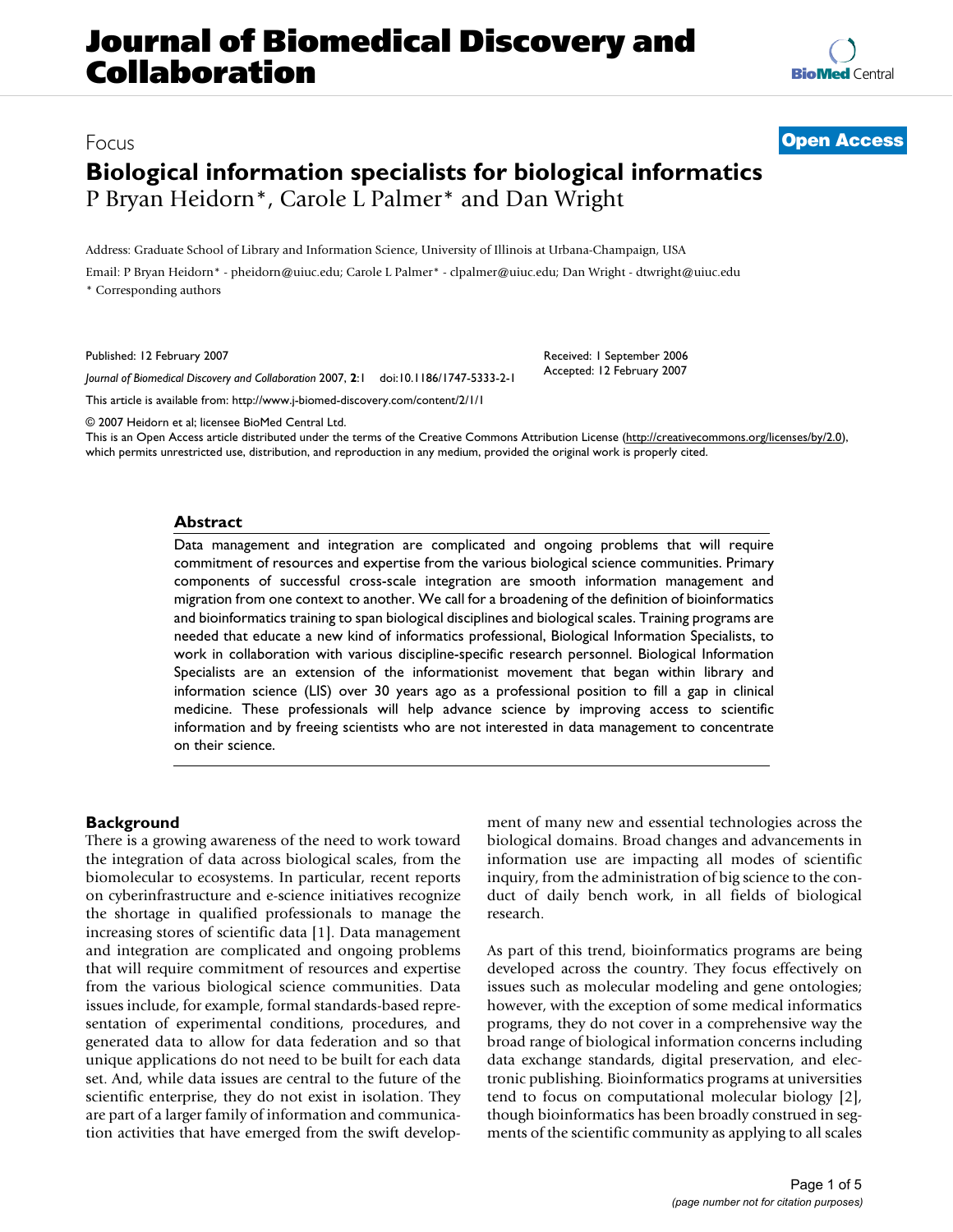of biological data, as evidenced in the NIH Biomedical Information Science and Technology Initiative (BISTI) documentation: "Research, development, or application of computational tools and approaches for expanding the use of biological, medical, behavioral or health data, including those to acquire, store, organize, archive, analyze, or visualize such data" [3].

Existing educational programs have tended to concentrate on the analysis, computation and visualization of molecular data or health information. In biomedical informatics, there are a number of programs in informatics broadly defined [[4], p. *xv*]. These programs tend to define informaticists as operating in the clinical setting. For example, the Medical Library Association Report following an Annals of Internal Medicine editorial [5] "An informaticist ..., possesses in-depth knowledge in both clinical medicine and information seeking and appraisal and employs that knowledge as part of a clinical team" [6]. In this paper we advocate taking the lessons learned and questions posed in *clinical informaticist* training programs and practice and applying them to the broader definition of *biological informatics*. There is a need to educate a new generation of information specialists who are skilled in the many aspects of information management and integration across scale and across fields of biology. This should be done for good reason – scientists need to focus their efforts on conducting science, not managing information or struggling to develop, use, and maintain their information systems.

Integration of data and results across scales will only be attainable if the range of biological sciences is orchestrated in this effort. At the same time, information systems for scientists need to be grounded in a deep understanding of distinct research interests and activities of different biological domains [7,8]. In recognition of the long-term aims of broad trans-scale integration in science [9], we conceive of this information science-based initiative in bioinformatics as "biological informatics." In direct response to the qualitative changes in biological research and specific workforce gaps, we are developing a biological informatics masters degree program to train a new generation of information science professionals. These biological information specialists will be trained to support research and communication in local scientific research environments while also working more globally to develop shared approaches to long-lived data and integration of information and tools across biology.

#### **Biological Informatics**

The relationship between "bioinformatics" and "biological informatics" is not as subtle as it might seem. Over the past ten years in the U.S., the term "bioinformatics" has generally been used to mean "information about molecular biology", particularly gene and protein sequences. This use of the term in the popular press, associated with the great progress and success in that field, has served to cement this definition into the psyches of the general population and scientists alike – thus the need for a new term (biological informatics) to cover the science of information about all levels of biological analysis. Health informatics, medical informatics, neuroinformatics, as well as biodiversity informatics and biomolecular informatics, all fall under this broader concept [10,11]. While we use the term "biological informatics" here to clarify the breadth of the concept, there is good reason to argue for reclaiming the name "bioinformatics" to cover all information about biology. For example, biodiversity and ecological informatics, fields often overlooked in discussions of bioinformatics, are an essential component of our conception of biological informatics. For more on this question, please see the comments by Hersh and our response to him, which can be found in the Readers' Comments section accompanying this article.

Biodiversity informatics is the study of data problems where information acquisition, analysis, sharing, and collaboration are required to answer broad questions about biodiversity. Biological diversity means "the variability among living organisms from all sources, including *inter alia*, terrestrial, marine and other aquatic ecosystems and the ecological complexes of which they are part; this includes diversity within species, between species and of ecosystems" [12]. Informatics is as vital to biodiversity biologists as it is to molecular biologists. As E. O. Wilson states, biologists are turning to information technology to produce critically needed efficiencies in their work, but much more effort is needed: "New electronic technology, increasing exponentially in power, is trimming the cost and time required for taxonomic description and data analysis. It promises to speed traditional systematics by 2 orders of magnitude. What is lacking and needed now is a concerted effort, comparable to the Human Genome Project (HGP), to complete a global biodiversity survey – pole to pole, whales to bacteria, and in a reasonably short period of time" [13]. Changes in information technology have affected the face of biodiversity on the local level for scientists, but the field has undergone a revolutionary globalization and shift in scale which has introduced new challenges for biological informatics.

Biodiversity informatics overlaps with other branches of biology such as medical informatics and public health informatics in areas such as those related to disease vector (i.e. West Nile Virus mosquito vectors) natural history and climate driven species distribution changes, yet there are few individuals trained to cross the boundaries between fields such as entomology, botany or zoology. This overlap produces a demand for shared electronic data. It is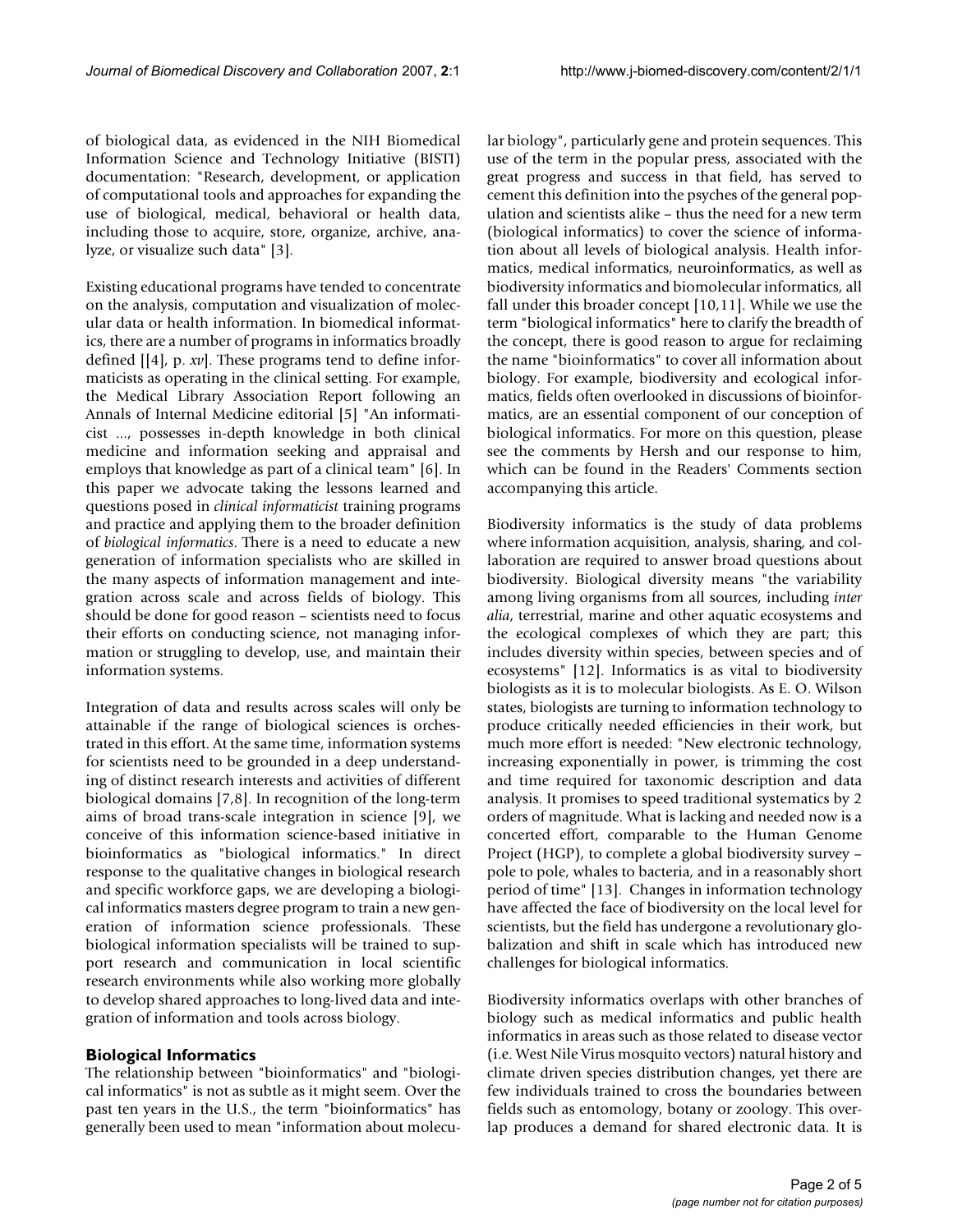well recognized that long-distance collaboration and data sharing is "good" for science, and a number of projects exist that demonstrate the commonality of problems and goals in this area, across a range of biological disciplines.

An important commonality among large-scale biological informatics projects is the need for efficient storage of large volumes of data and for standardized formats that facilitate access by the wider scientific community. The Protein Data Bank (PDB), the Global Biodiversity Information Facility (GBIF), and the Biomedical Informatics Research Network (BIRN) have all recognized this challenge and are meeting it in several different ways. Data quality and deposition standards are addressed in each project's specific solution to the problems of data storage and access. Another challenge in the use and administration of data resources is coordination between the researchers, journals, and the repository itself to ensure timely and useful availability of data. Again, it is instructive that in confronting this problem each of the aforementioned projects has taken a different but related approach stemming from the specific requirements of each subdiscipline's data.

The need for integration across fields and the commonalities underlying the problems confronted by different biological informatics projects, we believe, calls for broadly trained informatics professionals with a strong base of biological knowledge. These biological information specialists (BISs) will work in collaboration with various discipline-specific research personnel in the biosciences to solve the problems associated with the overarching information deluge in the biological sciences.

#### **Biological Information Specialists**

Our conception of the BIS is an extension of the informationist movement that began within library and information science (LIS) over 30 years ago. Beginning with an emphasis on clinical medical librarianship, informationists have now advanced beyond the clinical realm to also work as members of scientific research groups toward similar goals of improving information use and communication among teams. Clearly, some of the same technological and social forces that have molded the medical informationist movement are now impacting all of the biological sciences.

Despite the very real contributions informationists have made to practicing clinical medicine, a disconnect remains between biomedical research, clinical practice, and health care provision. Moreover, new complexities have been introduced with information technology and the pervasiveness of concepts like evidence-based medicine, which explicitly call for the integration of research evidence with patient care, yet the knowledge that resides in medical and health-related journals, databases, and other resources often goes unused. The medical informaticists and the clinical librarian tend to be closely linked to one another and to access to the biomedical literature [14,5]. The same is true for non-medical informaticists and for biology librarians. However, the nature of publishing and scientific discovery are changing. Increasingly, primary and secondary data are becoming auxiliary parts of publications or publication on their own right. Therefore, BISs will need to be competent with literature organization and searching but also with direct management of the primary data being generated by scientists and increasingly shared among distributed groups of scientists. The BIS information science skills will facilitate both the consumption and production of research information.

Informationists, working in collaboration with teams of medical scientists to facilitate their interaction with and use of information resources, may come from either information or health-related backgrounds [15]. And, as has been the experience in *clinical informatics*, in some cases the individuals entering the BIS program will have prior training in either biology or information science at the undergraduate, masters, or the doctoral level. But in general, as Florance et al. [16] explain, preparing information specialists to work in "information-rich environments and to participate as peers in problem solving" *requires cross training in library and information science and disciplinary knowledge in scientific domains*. Moreover, their training should include an internship in a practice setting. In the contemporary biological research environment BISs will need a balance of skills that spans the scientific research domain and information science, as well as a practical understanding of the biological research process. Our experience to date also indicates that some graduate degree candidates in the biological sciences may turn to our program to augment their education with informatics training to gain advantage in highly competitive branches of biology.

At present, there are more information resources available to biological researchers, from systematists to physicians, than ever before, and countless more are in development. They range from bibliographic and textual information to raw data, and include Internet websites, data analysis software, visualization tools, and databases of published literature, DNA and protein sequences, and various kinds of image data. LIS is a vital contributor to the management, integration, and use of information resources, because it is the only field that is concerned with the full landscape of scientific information and the interactions therein, and with the provision of services to exploit that base of knowledge [17,18]. BISs will have appropriate training to marshal that knowledge to solve information problems in concert with scientists, while complementing, not dupli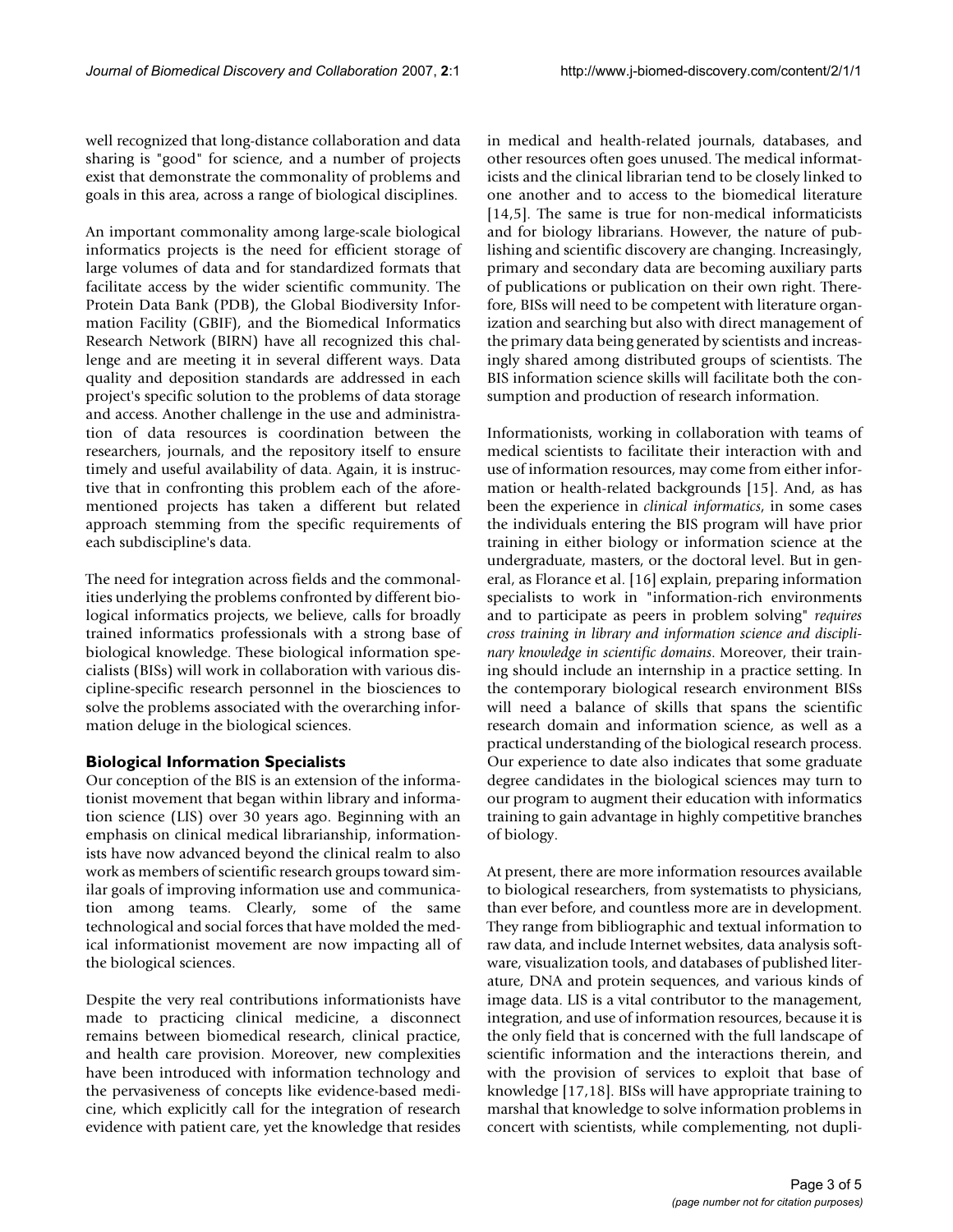cating, the expertise of computational scientists. Computational scientists will continue to be essential to advancing the state-of-the-art in computational biology. BISs will be central in developing the cyberinfrastructure and information services necessary to facilitate interdisciplinary and multi-scale science – aspects of scientific work that the NSF and NIH have identified as key to the future conduct of research.

The BIS skill set will focus specifically on the following areas:

1) Evaluation and implementation of information systems: user based assessment and continual quality improvement for the development of tools that work and are used.

2) Information acquisition, management, and dissemination: development of digital libraries, data archives, institutional repositories, and related tools (e.g. data curation).

3) Information organization and integration: ontology development, structuring information for optimal use and sharing, and standards development.

Within the curriculum, these skills will be mapped to coursework, internships, and thesis work (see the degree requirements at [18]). Requirements include coursework in four core areas: biology, bioinformatics, computer science, and information science.

Part of our program is to track employment trends and opportunities for BISs and use that information to inform our continued curriculum development. We expect there will also be a need to build awareness among scientists, large research labs, and funding agencies about the value of BISs for increasing scientific production. And, while some labs are too small to be able to afford dedicated professionals, BIS support services can be centralized to spread costs over many projects and units at an institution, as is the current model with research libraries. The BIS training will be applicable to the range of scientific research environments.

#### **Contribution to Science**

BIS graduates will contribute to science by making information more useful to more scientists. They will also free scientists who are not primarily interested in data management to concentrate on research. The problems of scientific information management and integration are acute and are escalating each day. National and international funding bodies increasingly see support for research projects not only as investments in the publication of research findings in journal articles, because these publications are no longer seen as the sole final product of the scientific enterprise. The agencies now recognize that they are also investing in the creation of data repositories that can serve as the raw material for future science. Scientists will need to begin to treat data in ways that are fundamentally different from the practices of the past. Collection and storage of data will require consideration of future interoperability and usefulness in other wideranging contexts, not just the applications of a single experiment or a particular lab. This necessarily involves many information management techniques and practices that are beyond the scope of what biological scientists are accustomed to, and that would be burdensome on top of the rigors of the everyday conduct of science. However, for scientists who are interested or must interact personally with complex information technology the BIS can play an instructional role as well as that of intermediary.

The BIS program aims to train professionals to provide support throughout the biological sciences. This cross-disciplinary approach has a number of advantages, primarily that solutions found by BISs working with scientists in one particular discipline can be applied to data problems in other disciplines. Examples of problems that are universal across disciplines include: data federation, API development, data storage formats, and archiving. However, unlike many information technology jobs, BIS work will require significant knowledge of the biological domains served. Students will not only gain a broad understanding of scientific communication and information organization, retrieval, and management, they will also be required to develop a strong understanding of how informatics fits within the biological sciences.

To this end, it is essential that practicing research scientists guide how these professionals will be trained. We have received funding from NSF to partner with scientists from several disciplines of biology from several institutions, and intend to expand participation over the next few years. Our current partners include representatives from the Smithsonian Institution, Missouri Botanical Garden, the Department of Psychiatry at the University of Illinois at Chicago, and the Biomedical Informatics Research Network (BIRN). They are participating as part of our scientific advisory board, as internship supervisors, and as visiting lecturers. We are actively working to recruit additional advisors and collaborators to assist in defining best practices and overarching principles in biological informatics. Through these collaborations we also expect to begin new and useful research projects, which would be difficult without the interaction related to teaching and internships, and continue our work toward expanding our understanding of the role of informatics in scientific progress (see, for example, [10,11,19]).